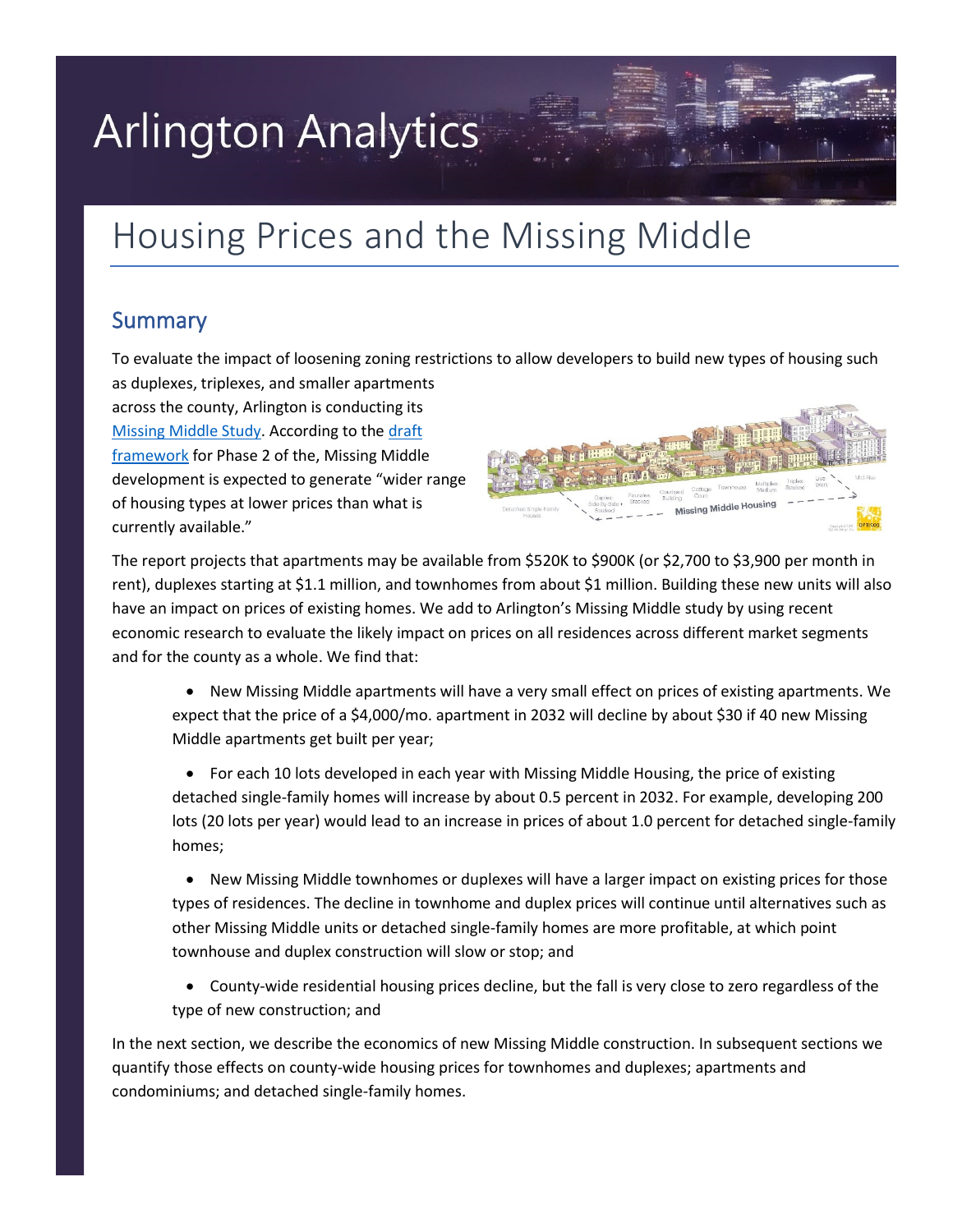## Housing Supply and Demand

Figure 1 illustrates the basic economics of the housing market that drives our analysis. Figure 1(a) shows the economics of housing in a market with available space for building; Figure 1(b) shows a municipality such as Arlington with almost no space and strong building restrictions; and Figure 1(c) shows what a municipality like Arlington could expect if zoning restrictions were relaxed.



Figure 1: Supply and Demand for Housing and Population Growth.

In Figure 1(a), we show how the housing market adjusts to an influx of new residents for a market with few restrictions on supply. The demand curve runs from the upper left to the lower right. As the price of housing increases, residents demand less of it. The supply curve here runs from the bottom left to the upper right. As housing becomes more expensive, builders want to build more units. The intersection of the price and quantity gives us the price (P\*) and quantity ( $Q^*$ ) that we observe in the area. A new influx of residents pushes out the demand curve to the right. This moves the intersection between supply and demand up and to the right, leading to a higher price  $(P^{**})$  and quantity  $(Q^{**})$ .

Figure 1(b) more closely represents Arlington today. Gyourko (2015) highlights the effect that regulations like Arlington's zoning restrictions have on housing construction "resulting in larger house price increases and slower growth in the quantity of housing as demand increases." In addition to the building restrictions, nearly all available space in Arlington is developed. These two features result in a supply curve that is probably close to vertical: Builders cannot respond to higher prices with increased construction (Glaeser et al. (2008) and Glaeser and Gyourko (2018)). In this case, the same increase in population growth leads to a larger increase in price from  $P^*$  to  $P^{**}$ , but no meaningful change in quantity,  $Q^*$ .

Figure 1(c) illustrates the anticipated effect of allowing Missing Middle development. Allowing additional density would push the supply curve to the right. As supply expands, quantity increase from  $Q^*$  to  $Q^{**}$  and the price drops from P\*\* to P\*\*\*, negating some of the price increase that comes from a population increase. In the subsequent sections, we quantify the change from  $P^{**}$  to  $P^{***}$ , which is the change in residential prices in several different segments of Arlington's housing market that would occur if Missing Middle development were permitted.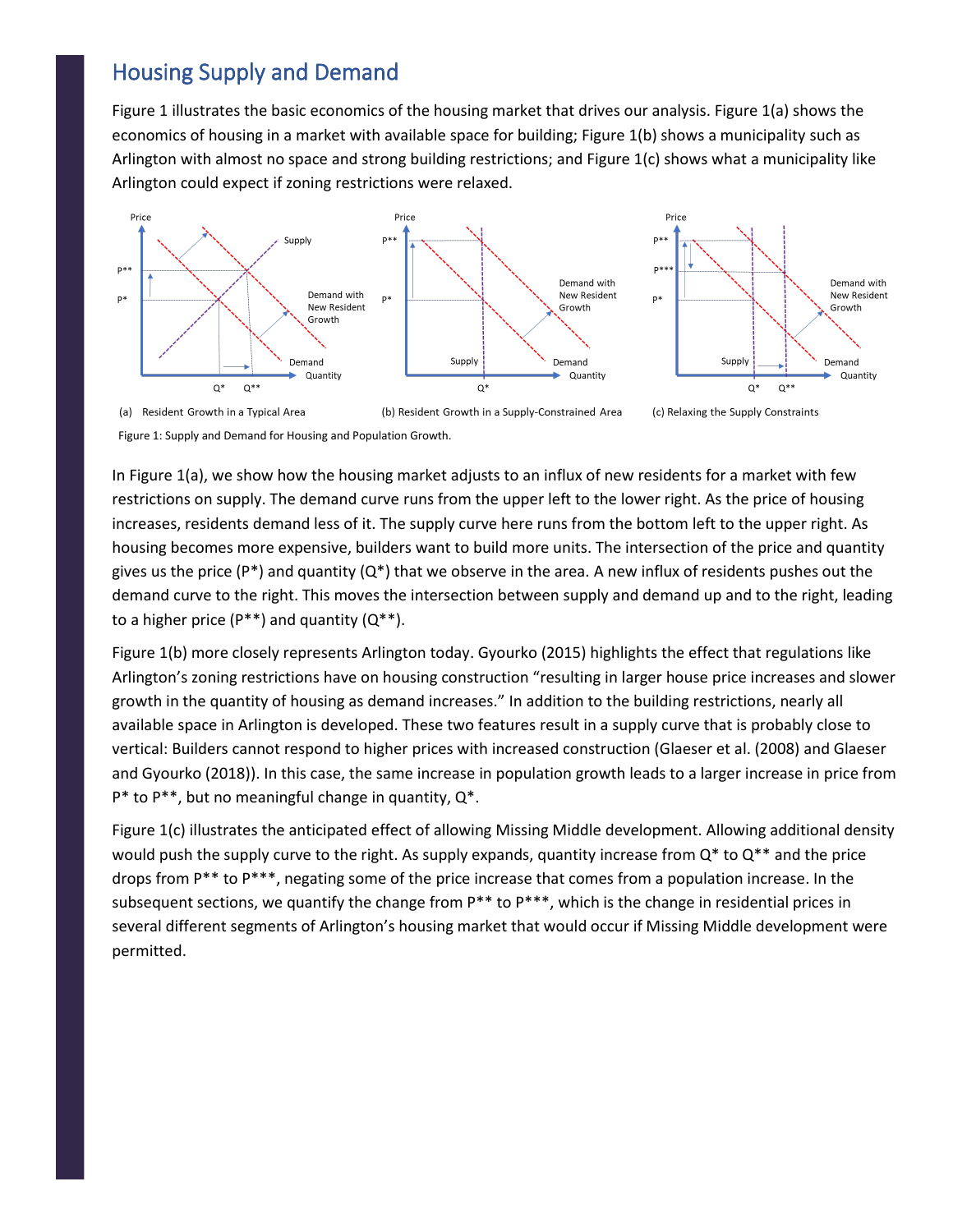## House Prices and Supply

New Missing Middle residences will be among the most expensive [town](https://arlington-analytics.com/papers/Model202002.pdf)[homes, duple](https://www.redfin.com/VA/Arlington/1132-N-Stuart-St-22201/home/114033544)[xes, and g](https://www.redfin.com/VA/Arlington/2023-N-Dinwiddie-St-22207/home/11236216)arden-style [apartments](https://www.redfin.com/VA/Arlington/1245-N-Pierce-St-22209/unit-11/home/148716077) in their neighborhoods. Nonetheless, as shown by Bratu et al. (2021), this new construction has the potential to lower prices for existing units.<sup>1</sup>

Unlike the properties highlighted in the recent research on apartments, new Missing Middle construction displaces existing detached single-family homes. As existing single-family homes get replaced with Missing Middle, their supply becomes more restricted, and their prices will increase. In the next section, we estimate these effects on prices across several different market segments and for different construction scenarios.

## Housing Prices and Missing Middle in Arlington

We want to evaluate the price change from pushing out the supply curve in Figure  $1(c)$ . To do that, we need to know the steepness of the demand curve, which comes from Albouy et al. (2016). The steepness of the demand curve is also known as the *uncompensated demand elasticity*—or the percent change in quantity of housing demanded for a percent change in price—and will allow us to approximate the overall price change due to new construction. 2

We make two additional key assumptions in our analysis. First, we assume that there are three distinct housing markets in Arlington: People who are looking for detached single-family homes; townhomes and duplexes (grouped together); or apartments. In order words, we assume that someone in the market for a duplex or townhome is not looking to purchase an apartment or a detached single-family home.<sup>3</sup> Second, we assume that each lot can accommodate two duplex units, three townhouse units, or four apartment units.<sup>4</sup>

In Table 1, we show the anticipated change in prices by type of property in a couple of different scenarios. We show examples of changes to county-wide housing prices we would expect for each 10 lots per year that are converted to Missing Middle.

 $1$  Recent research from Asquith et al. (2021) has shown that the effect is stronger the immediate area, at least among lower-income housing. To put that finding in the context of Arlington County, a new building on Columbia Pike might affect rents for similar units within a few blocks along the Columbia Pike corridor, but is unlikely to significantly affect rents or housing prices in other neighborhoods such as Ballston or Aurora Highlands. Nonetheless, our tools limit our analysis to the effect on prices across the entire county.

<sup>2</sup> Albouy et al. (2016) estimate the *uncompensated demand elasticity* at -0.67, meaning that for each one percent increase in price, the quantity of housing demanded declines by about 2/3 of a percent.

<sup>&</sup>lt;sup>3</sup> There may be some substitutability across housing types, especially for existing residences.

<sup>&</sup>lt;sup>4</sup> The county staf[f presentation](https://www.arlingtonva.us/files/sharedassets/public/housing/documents/missing-middle/mmhs-phase-2-public-presentation_final_04.28.pdf) on phase two of the missing middle study states that the county will likely "set a maximum building size for new housing types and limit townhouses to groups of 3 to manage unit sizes and sales prices." Staff also present 8-unit options; however, those are limited to lots large enough to accommodate them. Therefore, we do not evaluate options larger than four units.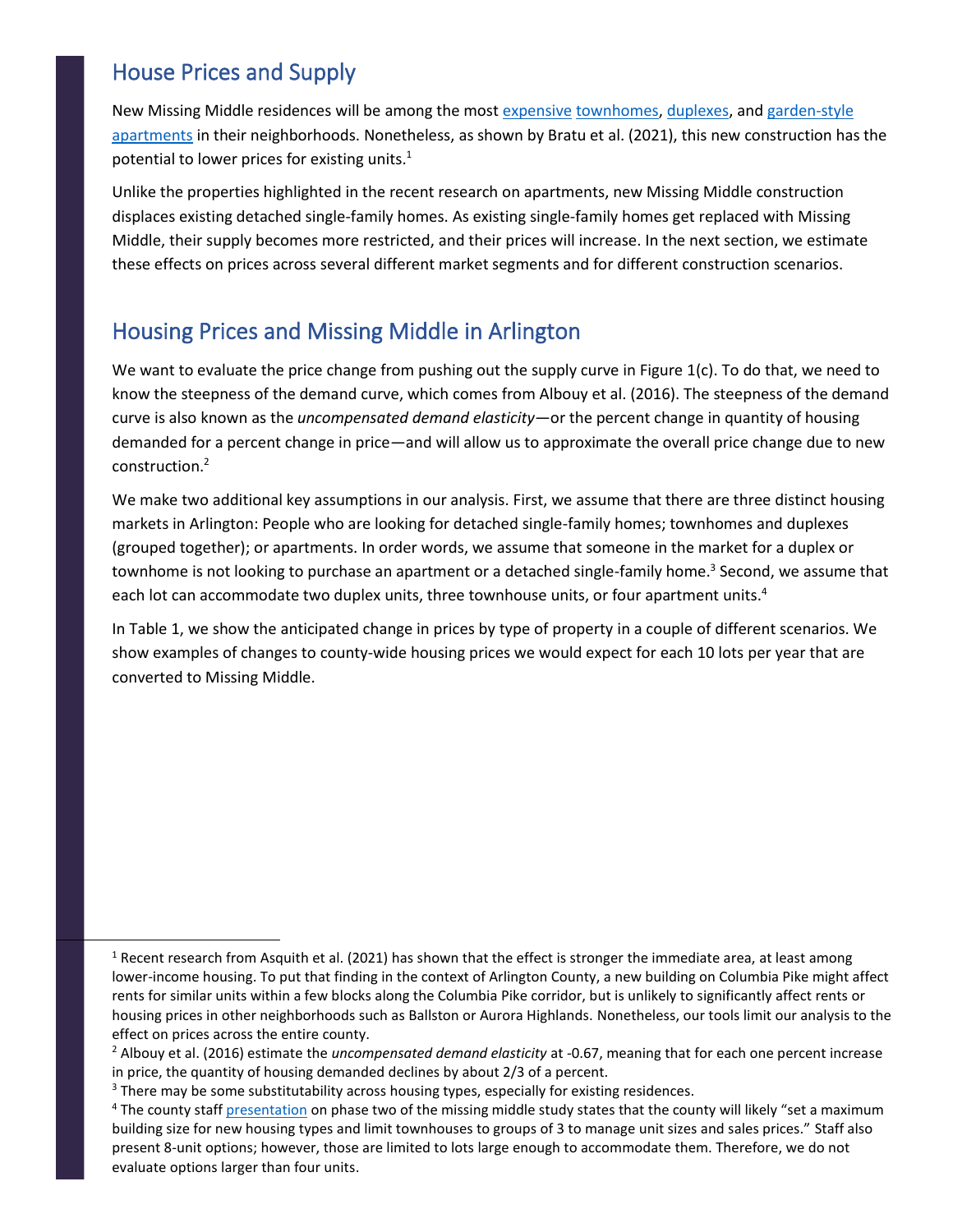|                                     | 40 Apartments  | 30 Townhomes     | 20 Duplexes    | 250 More Hi-      |
|-------------------------------------|----------------|------------------|----------------|-------------------|
|                                     | Year (10 lots) | / Year (10 lots) | Year (10 lots) | Rise Units / Year |
| Apartments (2023)                   | $-0.1%$        | $0.0\%$          | 0.0%           | $-0.5%$           |
| Apartments (2032)                   | $-0.7%$        | $0.0\%$          | 0.0%           | $-4.3%$           |
| Townhouses and Duplexes (2023)      | $0.0\%$        | $-0.6%$          | $-0.4%$        | 0.0%              |
| Townhouses and Duplexes (2032)      | $0.0\%$        | $-6.4%$          | $-4.3%$        | 0.0%              |
| Detached Single-Family Homes (2023) | 0.1%           | 0.1%             | 0.1%           | 0.0%              |
| Detached Single-Family Homes (2032) | 0.5%           | 0.5%             | 0.5%           | 0.0%              |
| Total (2023)                        | $0.0\%$        | $0.0\%$          | 0.0%           | $-0.1%$           |
| Total (2032)                        | $0.0\%$        | $-0.1%$          | $0.0\%$        | $-0.8%$           |

#### **Table 1: County-wide Percent Change in Housing Prices**

For every 40 new apartments per year—10 quadraplexes on 10 lots—we expect that county-wide prices for apartments (to rent and own) will decline about 0.7 percent by 2032. The decline is relatively small because there are 76,000 apartments and condos in Arlington County today and we anticipate more than 85,000 apartments and condos by 2032.<sup>5</sup>

To put this in a more concrete terms, we show the effect on the rent of a \$4,000 per month apartment in Table 2. We would expect that the monthly rental price for this property would fall to about \$3,972 per month, or a decrease of about \$28.

|                        | Price with No    | 40 Apartments / | 30 Townhomes / | 20 Duplexes / Year | <b>Additional 250 Hi-</b> |  |  |
|------------------------|------------------|-----------------|----------------|--------------------|---------------------------|--|--|
|                        | Change to Zoning | Year (10 lots)  | Year (10 lots) | $(10$ lots)        | Rise Units / Year         |  |  |
| <b>Apartment Price</b> | \$4,000/mo.      | \$3.972         | \$4,000        | \$4,000            | \$3.827                   |  |  |
| <b>Townhouse Price</b> | \$1,100,000      | \$1,100,000     | \$1,029,000    | \$1,053,000        | \$1,100,000               |  |  |
| Detached SFH Price     | \$2,000,000      | \$2,010,000     | \$2,010,000    | \$2,010,000        | \$2,000,000               |  |  |

#### **Table 2: County-wide Housing Prices in 2032**

Every new apartment Missing Middle apartment building, however, reduces the availability of detached singlefamily homes, which leads to a 0.5 percent increase by 2032. In general, redeveloping 10 lots of detached singlefamily homes per year would lead to a \$10,000 increase in the price of a \$2,000,000 house in 2032, shown in Table 2.

Overall, these two effects cancel each other out, and there's effectively no significant decline in countywide prices if new apartments are built. A supply increase of 40 units per year a very small increase in supply for a county with nearly a quarter-million residents and 85,000 anticipated apartments.

The county anticipates construction of some combination Missing Middle housing types, and in its report on Phase 2 of the Missing Middle study, "only approximately 20 lots per year would become "missing middle", which will be split among townhomes, apartments, and duplexes." In most cases, we estimate that the effects of multiple types of construction could be estimated by adding together columns across Table 1. For example, with the yearly construction of 40 apartments and 20 duplexes spread across 20 total lots, prices in 2032 would likely increase by 1.0 percent for detached single-family houses, and the prices would fall by 0.7 and 4.3 percent for apartments and townhouses/duplexes respectively.<sup>6</sup>

For 30 townhomes, the effect on townhome and duplex prices is significantly larger. Overall, we calculate that the county has fewer than 7,000 townhomes and duplexes; 300 new units over 10 years represents a much larger increase proportionally, and this increase may lead to a price decrease of as much as 6.4 percent in 10

<sup>&</sup>lt;sup>5</sup> Over the past 10 years, Arlington has seen growth of about 1,170 apartments and condos per year. For our analysis, we expect that on average the same number of new apartments and condos over the next decade.

 $6$  There is a limit to the downward price effect on townhouses and duplexes; a large enough decline in their values would make their construction less profitable compared to detached single-family homes or apartments. Therefore, we would not expect to be able to extrapolate these results for a larger number of townhouse and duplex developments.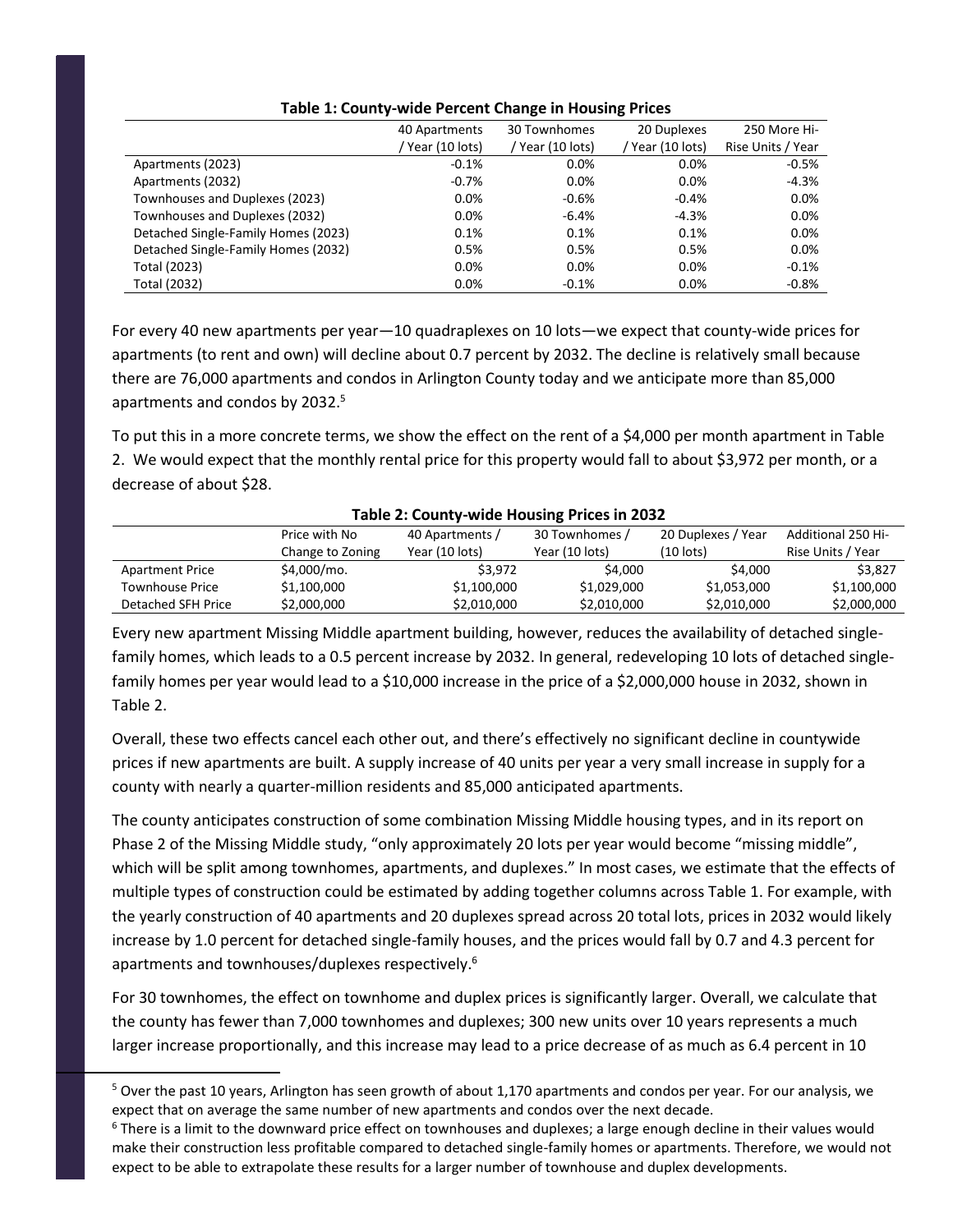years. Developers, however, may not build many more townhomes because as their prices decrease, alternate developments such as larger apartments or especially detached, single-family homes become more profitable relative to townhomes and duplexes. As before, we expect a small 0.5 percent increase in price for detached homes, which leads to a 0.1 percent decrease in home prices countywide.

As a point of comparison, an increase of about 250 more apartments each year—which we assume do not displace detached single-family housing—has a much more substantial impact on affordability compared to Missing Middle construction. In this scenario, 2,500 more apartments lead to a 4.3 percent drop—or \$173 per month fall in a \$4,000 per month apartment—in apartment prices and a 0.8 percent drop in overall price levels. As larger new apartments are not displacing any other development, townhomes and detached single-family home prices do not change.

## **Conclusion**

Overall, the effect of new Missing Middle residences on housing prices will be small, largely because the anticipated construction is small relative to the number of existing residences in the county. New Missing Middle apartment construction will have almost no effect on overall affordability for existing properties—the number of existing residences in that market segment is simply too large for Missing Middle to have a meaningful impact on rents and prices. Construction on townhomes and duplexes will have a larger effect on that market segment. Nonetheless, this market segment is a small component of the Arlington real estate market; therefore, overall housing prices will not be significantly impacted.

## References

Albouy, David, Gabriel Ehrlich, and Yingyi Liu. "Housing Demand, Cost-of-Living Inequality, and the Affordability Crisis." National Bureau of Economic Research Working Paper w22816, 2016.

Asquith, Brian J., Evan Mast, and Davin Reed. "Local Effects of Large New Apartment Buildings in Low-Income Areas." *The Review of Economics and Statistics* (2021): 1-46.

Bratu, Cristina and Harjunen, Oskari and Saarimaa, Tuukka. "City-wide Effects of New Housing Supply: Evidence from Moving Chains." *VATT Institute for Economic Research Working Papers* 146, 2021.

Glaeser, Edward L., Joseph Gyourko, and Albert Saiz. 2008. "Housing Supply and Housing Bubbles." *Journal of Urban Economics,* 64 (2): 198-217.

Glaeser, Edward, and Joseph Gyourko. 2018. "The Economic Implications of Housing Supply." *Journal of Economic Perspectives*, 32 (1): 3-30.

Gyourko, Joseph, "Regulation and Housing Supply." *Handbook of Regional and Urban Economics* (2015), edited by (Gilles Duranton, J. Vernon Henderson and William Strange), Volume 5A, Chapter 19, pp. 1289-1338.

## Notes and Acknowledgments

Written by Jon Huntley, PhD. Special thanks to Gabriel Ehrlich for extensive discussions. All errors are the authors' own. Corresponding author's e-mail[: jon.huntley@gmail.com.](mailto:jon.huntley@gmail.com) Written, May 2022.

For additional tools, data, and analysis, please visit our site at [https://www.arlington-analytics.com/.](https://www.arlington-analytics.com/)